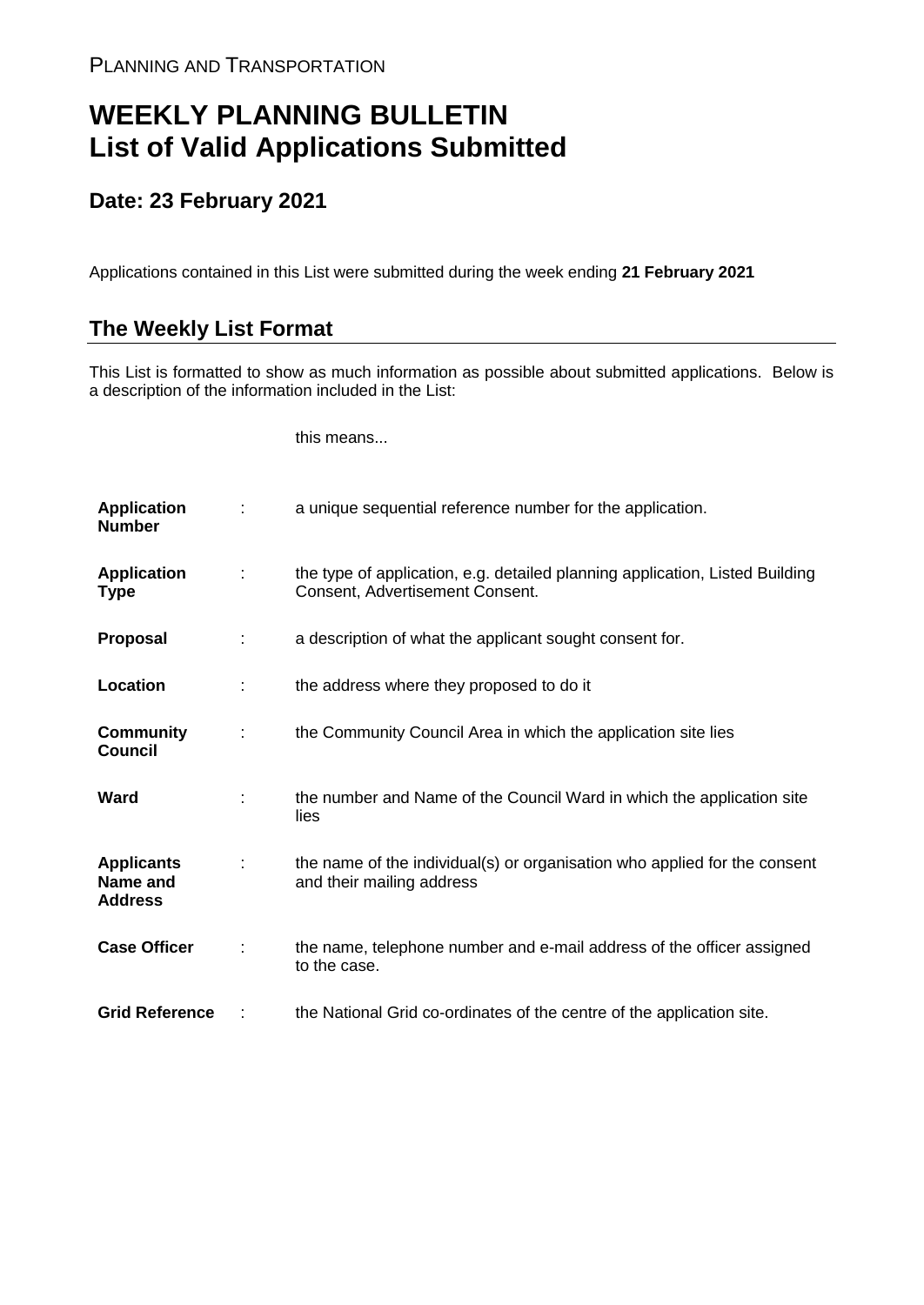| <b>Application No</b>                                                                                                                                                          | : P/21/0044/FUL Earliest Date of                                                                                                                                                   | <b>Decision</b>                                                                                                                                                                                                          |                        | 23 March 2021 |
|--------------------------------------------------------------------------------------------------------------------------------------------------------------------------------|------------------------------------------------------------------------------------------------------------------------------------------------------------------------------------|--------------------------------------------------------------------------------------------------------------------------------------------------------------------------------------------------------------------------|------------------------|---------------|
| <b>Application Type</b><br><b>Proposal</b><br>Location<br><b>Community Council</b><br>Ward<br><b>Applicant</b><br><b>Agent</b><br><b>Case Officer</b><br><b>Grid Reference</b> | <b>Planning Permission</b><br><b>Extensions to Dwellinghouse</b><br>06 - Falkirk North<br>Mr and Mrs A Miller<br><b>SF Design</b><br>288403 681498<br>View the application details | 44 Valleyview Drive Falkirk FK2 7JA<br>Langlees, Bainsford and New Carron<br>FAO Scott Fairclough 11 Henry Street Bo'ness EH51 9TY<br>John Cooney (Tel. 01324 504705)<br>e-mail: john.cooney@falkirk.gov.uk              | <b>Hierarchy Level</b> | Local         |
| <b>Application No</b>                                                                                                                                                          | : P/21/0049/FUL                                                                                                                                                                    | <b>Earliest Date of</b><br><b>Decision</b>                                                                                                                                                                               |                        | 23 March 2021 |
| <b>Application Type</b><br><b>Proposal</b>                                                                                                                                     | : Planning Permission<br>Installation of Roof Windows)                                                                                                                             | Alterations to Flatted Dwelling (Replacement Windows and                                                                                                                                                                 | <b>Hierarchy Level</b> | Local         |
| <b>Location</b><br><b>Community Council</b><br><b>Ward</b><br><b>Applicant</b><br><b>Agent</b><br><b>Case Officer</b><br><b>Grid Reference</b>                                 | Bo'ness<br>01 - Bo'ness and Blackness<br><b>Fraser Mochrie</b><br>Lothian EH48 4QN<br>300238 681206<br><b>View the application details</b>                                         | Chance Place 21A Erngath Road Bo'ness EH51 9EH<br>Johnston Plans & Building Design<br>FAO George Johnston 4 Priors Grange Torphichen West<br>Stewart Robson (Tel. 01324 504720)<br>e-mail: stewart.robson@falkirk.gov.uk |                        |               |
| <b>Application No</b>                                                                                                                                                          | : P/21/0062/FUL Earliest Date of                                                                                                                                                   | <b>Decision</b>                                                                                                                                                                                                          |                        | 18 March 2021 |
| <b>Application Type</b><br><b>Proposal</b>                                                                                                                                     | <b>Planning Permission</b>                                                                                                                                                         | Erection of Gas Powered 22.5MW Electricity Generation Facility,<br>Fencing and Associated Infrastructure                                                                                                                 | <b>Hierarchy Level</b> | Major         |
| <b>Location</b>                                                                                                                                                                | Grangemouth                                                                                                                                                                        | Land To South East Of 2 Caledon Green Caledon Green                                                                                                                                                                      |                        |               |
| <b>Community Council</b><br><b>Ward</b><br><b>Applicant</b><br><b>Agent</b>                                                                                                    | 02 - Grangemouth<br>Monica Loughran                                                                                                                                                | <b>Grangemouth Community Council</b><br><b>Caledon Green Generation Limited</b><br>16 Robertson Street Glasgow G2 8DS                                                                                                    |                        |               |
| <b>Case Officer</b><br><b>Grid Reference</b>                                                                                                                                   | 291631 681007<br><b>View the application details</b>                                                                                                                               | Brent Vivian (Tel. 01324 504935)<br>e-mail: brent.vivian@falkirk.gov.uk                                                                                                                                                  |                        |               |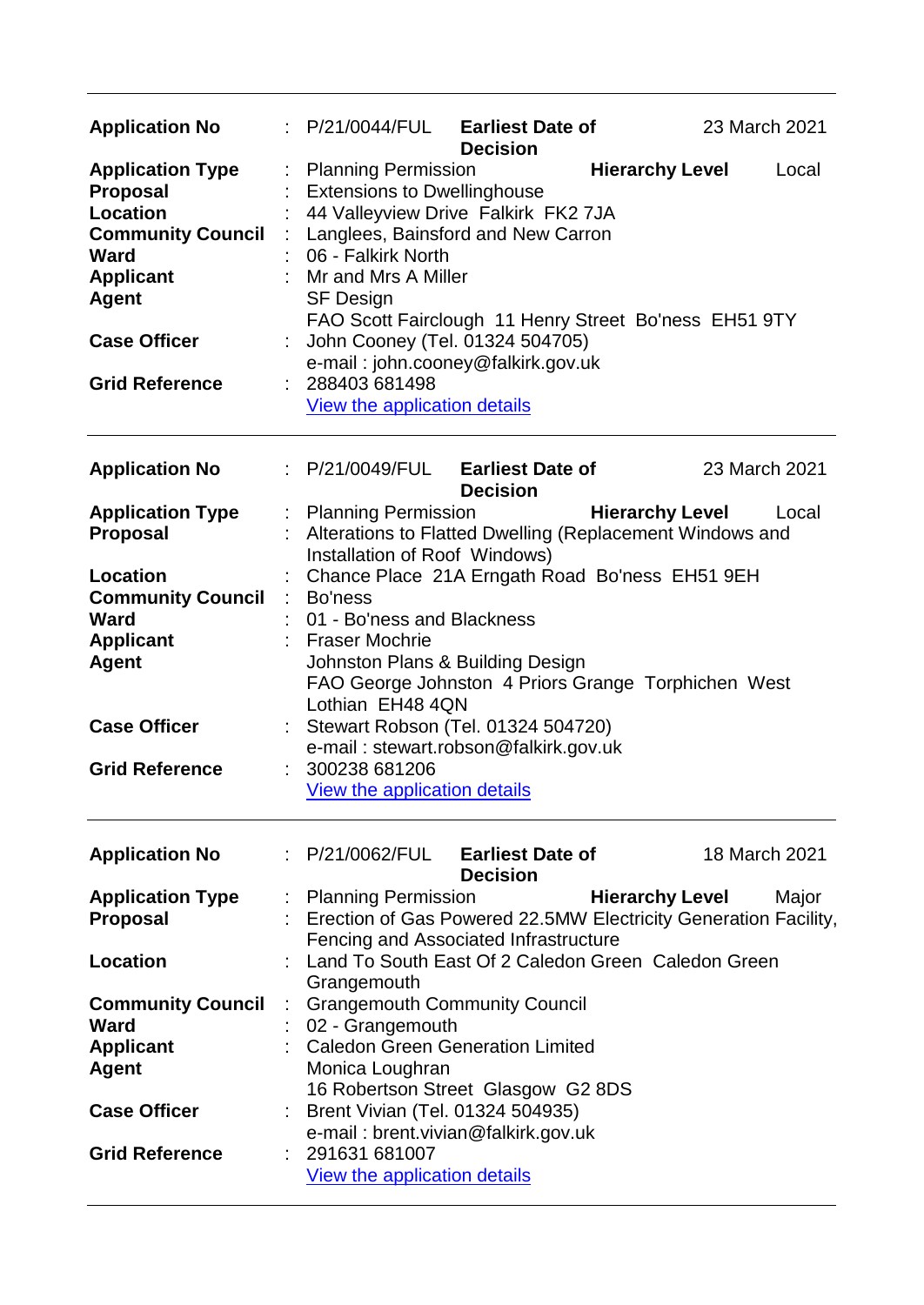| <b>Application No</b>               |    | : P/21/0067/FUL Earliest Date of                                                    | <b>Decision</b>                            |                        | 18 March 2021                                                          |  |
|-------------------------------------|----|-------------------------------------------------------------------------------------|--------------------------------------------|------------------------|------------------------------------------------------------------------|--|
| <b>Application Type</b><br>Proposal |    | <b>Planning Permission</b><br>(Class 2), Alterations to Frontage and Rear Extension |                                            | <b>Hierarchy Level</b> | Local<br>Change of Use of Hot Food Take Away, Shop and Flat, to Office |  |
| <b>Location</b>                     |    | 2 & 4 Glasgow Road Dennyloanhead Bonnybridge FK4 1QF                                |                                            |                        |                                                                        |  |
| <b>Community Council</b>            | ÷. | Banknock, Haggs and Longcroft                                                       |                                            |                        |                                                                        |  |
| Ward                                |    | 03 - Denny and Banknock                                                             |                                            |                        |                                                                        |  |
| <b>Applicant</b>                    |    | FBD Consultancy, Tax & Accounts Ltd                                                 |                                            |                        |                                                                        |  |
| <b>Agent</b>                        |    | <b>McFadzean Studio</b>                                                             |                                            |                        |                                                                        |  |
|                                     |    | FAO Douglas McFadzean 40 Charlotte Dundas Court                                     |                                            |                        |                                                                        |  |
|                                     |    | Grangemouth FK3 9EB                                                                 |                                            |                        |                                                                        |  |
| <b>Case Officer</b>                 |    | Julie Seidel (Tel. 01324 504880)                                                    |                                            |                        |                                                                        |  |
| <b>Grid Reference</b>               |    | e-mail: julie.seidel@falkirk.gov.uk<br>: 280937680048                               |                                            |                        |                                                                        |  |
|                                     |    | View the application details                                                        |                                            |                        |                                                                        |  |
|                                     |    |                                                                                     |                                            |                        |                                                                        |  |
| <b>Application No</b>               |    | : P/21/0068/FUL                                                                     | <b>Earliest Date of</b><br><b>Decision</b> |                        | 23 March 2021                                                          |  |
| <b>Application Type</b>             |    | : Planning Permission                                                               |                                            | <b>Hierarchy Level</b> | Local                                                                  |  |
| <b>Proposal</b>                     |    | <b>Erection of Raised Patio</b>                                                     |                                            |                        |                                                                        |  |
| Location                            |    | 25 Reilly Gardens High Bonnybridge Bonnybridge FK4 2BB                              |                                            |                        |                                                                        |  |
| <b>Community Council</b>            | ÷. | <b>Bonnybridge Community Council</b>                                                |                                            |                        |                                                                        |  |
| <b>Ward</b>                         |    | 05 - Bonnybridge and Larbert                                                        |                                            |                        |                                                                        |  |
| <b>Applicant</b>                    |    |                                                                                     |                                            |                        |                                                                        |  |
| <b>Agent</b>                        |    | Mr Christopher and Amanda Winters<br>James Kerr                                     |                                            |                        |                                                                        |  |
|                                     |    | Edgemount Parkburn Road Kilsyth Glasgow G65 9DG                                     |                                            |                        |                                                                        |  |
| <b>Case Officer</b>                 |    | Stewart Robson (Tel. 01324 504720)                                                  |                                            |                        |                                                                        |  |
|                                     |    | e-mail: stewart.robson@falkirk.gov.uk                                               |                                            |                        |                                                                        |  |
| <b>Grid Reference</b>               |    | 282933 679352                                                                       |                                            |                        |                                                                        |  |
|                                     |    | <b>View the application details</b>                                                 |                                            |                        |                                                                        |  |
| <b>Application No</b>               |    | : P/21/0071/FUL                                                                     | <b>Earliest Date of</b>                    |                        | 23 March 2021                                                          |  |
|                                     |    |                                                                                     | <b>Decision</b>                            |                        |                                                                        |  |
| <b>Application Type</b>             |    | <b>Planning Permission</b>                                                          |                                            | <b>Hierarchy Level</b> | Local                                                                  |  |
| <b>Proposal</b>                     |    | <b>Extension to Dwellinghouse</b>                                                   |                                            |                        |                                                                        |  |
| <b>Location</b>                     |    | Tavares Maddiston Road Brightons Falkirk FK2 0JP                                    |                                            |                        |                                                                        |  |
| <b>Community Council</b>            |    | <b>Brightons</b>                                                                    |                                            |                        |                                                                        |  |
| <b>Ward</b>                         |    | 09 - Upper Braes                                                                    |                                            |                        |                                                                        |  |
| <b>Applicant</b>                    |    | Mr & Mrs J Machray                                                                  |                                            |                        |                                                                        |  |
| <b>Agent</b>                        |    | <b>Hardie Associates Ltd</b>                                                        |                                            |                        |                                                                        |  |
|                                     |    |                                                                                     |                                            |                        | Myra Hardie 78 Hopetoun Street Bathgate West Lothian EH48              |  |
| <b>Case Officer</b>                 |    | 4PD                                                                                 |                                            |                        |                                                                        |  |
|                                     |    | John Cooney (Tel. 01324 504705)<br>e-mail: john.cooney@falkirk.gov.uk               |                                            |                        |                                                                        |  |
| <b>Grid Reference</b>               |    | 292838 677736                                                                       |                                            |                        |                                                                        |  |
|                                     |    | View the application details                                                        |                                            |                        |                                                                        |  |
|                                     |    |                                                                                     |                                            |                        |                                                                        |  |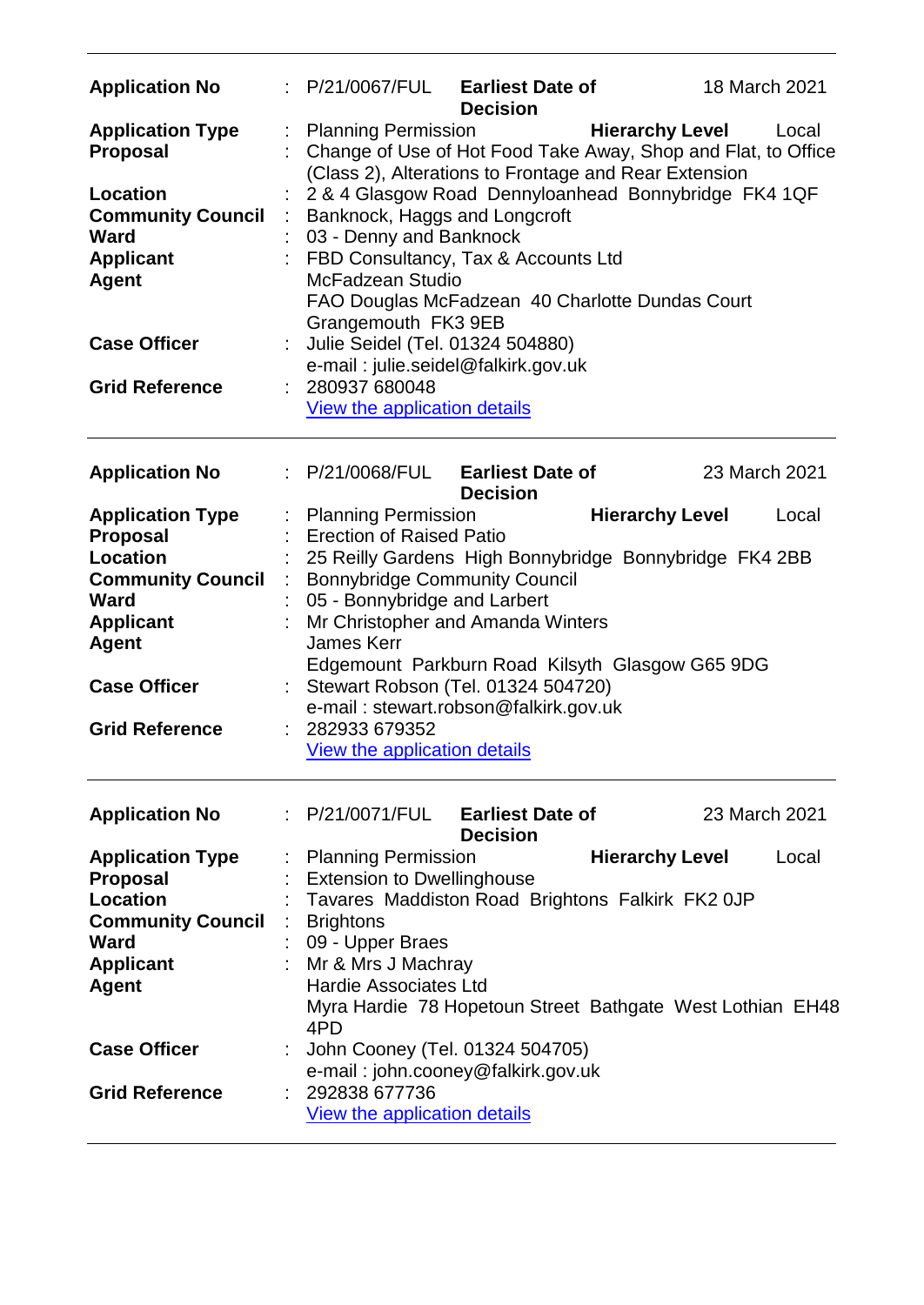| <b>Application No</b>                                                                                                                 | P/21/0073/FUL                                                                                                                                                                                        | <b>Earliest Date of</b><br><b>Decision</b> |                        | 23 March 2021 |       |
|---------------------------------------------------------------------------------------------------------------------------------------|------------------------------------------------------------------------------------------------------------------------------------------------------------------------------------------------------|--------------------------------------------|------------------------|---------------|-------|
| <b>Application Type</b><br>Proposal<br><b>Location</b><br><b>Community Council</b><br><b>Ward</b><br><b>Applicant</b><br><b>Agent</b> | <b>Planning Permission</b><br><b>Extension to Dwellinghouse</b><br>117 Carronshore Road Carron Falkirk FK2 8EH<br>NO COMMUNITY COUNCIL<br>04 - Carse, Kinnaird and Tryst<br><b>Mr Gavin Hamilton</b> |                                            | <b>Hierarchy Level</b> |               | Local |
| <b>Case Officer</b>                                                                                                                   | John Cooney (Tel. 01324 504705)<br>e-mail: john.cooney@falkirk.gov.uk                                                                                                                                |                                            |                        |               |       |
| <b>Grid Reference</b>                                                                                                                 | 288413682889<br><b>View the application details</b>                                                                                                                                                  |                                            |                        |               |       |
| <b>Application No</b>                                                                                                                 | : P/21/0076/FUL Earliest Date of                                                                                                                                                                     | <b>Decision</b>                            |                        | 15 March 2021 |       |
| <b>Application Type</b>                                                                                                               | : Planning Permission                                                                                                                                                                                |                                            | <b>Hierarchy Level</b> |               | Local |
| <b>Proposal</b>                                                                                                                       | Erection of 9 Flatted Dwellings with Associated Car Parking                                                                                                                                          |                                            |                        |               |       |
| <b>Location</b>                                                                                                                       | Land To The South Of 1 - 9 Bridge Street Bridge Street                                                                                                                                               |                                            |                        |               |       |
|                                                                                                                                       | Bonnybridge                                                                                                                                                                                          |                                            |                        |               |       |
| <b>Community Council</b>                                                                                                              | <b>Bonnybridge Community Council</b>                                                                                                                                                                 |                                            |                        |               |       |
| <b>Ward</b>                                                                                                                           | 05 - Bonnybridge and Larbert                                                                                                                                                                         |                                            |                        |               |       |
| <b>Applicant</b>                                                                                                                      | Mr Robert Arbuckle                                                                                                                                                                                   |                                            |                        |               |       |
| <b>Agent</b>                                                                                                                          | David Angus Limited                                                                                                                                                                                  |                                            |                        |               |       |
|                                                                                                                                       | David Angus 11 Mortimer Court Dalgety Bay Dunfermline KY11<br>9UQ                                                                                                                                    |                                            |                        |               |       |
| <b>Case Officer</b>                                                                                                                   | John Cooney (Tel. 01324 504705)<br>e-mail: john.cooney@falkirk.gov.uk                                                                                                                                |                                            |                        |               |       |
| <b>Grid Reference</b>                                                                                                                 | 282432 680235                                                                                                                                                                                        |                                            |                        |               |       |
|                                                                                                                                       | View the application details                                                                                                                                                                         |                                            |                        |               |       |
| <b>Application No</b>                                                                                                                 | : P/21/0077/FUL                                                                                                                                                                                      | <b>Earliest Date of</b>                    |                        | 23 March 2021 |       |
|                                                                                                                                       |                                                                                                                                                                                                      | <b>Decision</b>                            |                        |               |       |
| <b>Application Type</b>                                                                                                               | <b>Planning Permission</b>                                                                                                                                                                           |                                            | <b>Hierarchy Level</b> |               | Local |
| <b>Proposal</b>                                                                                                                       | <b>Extension to Dwellinghouse</b>                                                                                                                                                                    |                                            |                        |               |       |
| <b>Location</b>                                                                                                                       | Junire 142 Glasgow Road Longcroft Bonnybridge FK4 1QL                                                                                                                                                |                                            |                        |               |       |
| <b>Community Council</b>                                                                                                              | Banknock, Haggs and Longcroft                                                                                                                                                                        |                                            |                        |               |       |
| <b>Ward</b>                                                                                                                           | 03 - Denny and Banknock                                                                                                                                                                              |                                            |                        |               |       |
| <b>Applicant</b>                                                                                                                      | : Mr Diane Sharp                                                                                                                                                                                     |                                            |                        |               |       |
| <b>Agent</b>                                                                                                                          | FK1 Design Ltd                                                                                                                                                                                       |                                            |                        |               |       |
|                                                                                                                                       | Barry Sturrock Aretlea 233 Grahamsdyke Street Laurieston<br><b>Falkirk FK2 9NA</b>                                                                                                                   |                                            |                        |               |       |
| <b>Case Officer</b>                                                                                                                   | : Kevin Brown (Tel. 01324 504701)                                                                                                                                                                    |                                            |                        |               |       |
|                                                                                                                                       | e-mail: kevin.brown@falkirk.gov.uk                                                                                                                                                                   |                                            |                        |               |       |
| <b>Grid Reference</b>                                                                                                                 | : 280211 679603                                                                                                                                                                                      |                                            |                        |               |       |
|                                                                                                                                       | View the application details                                                                                                                                                                         |                                            |                        |               |       |
|                                                                                                                                       |                                                                                                                                                                                                      |                                            |                        |               |       |